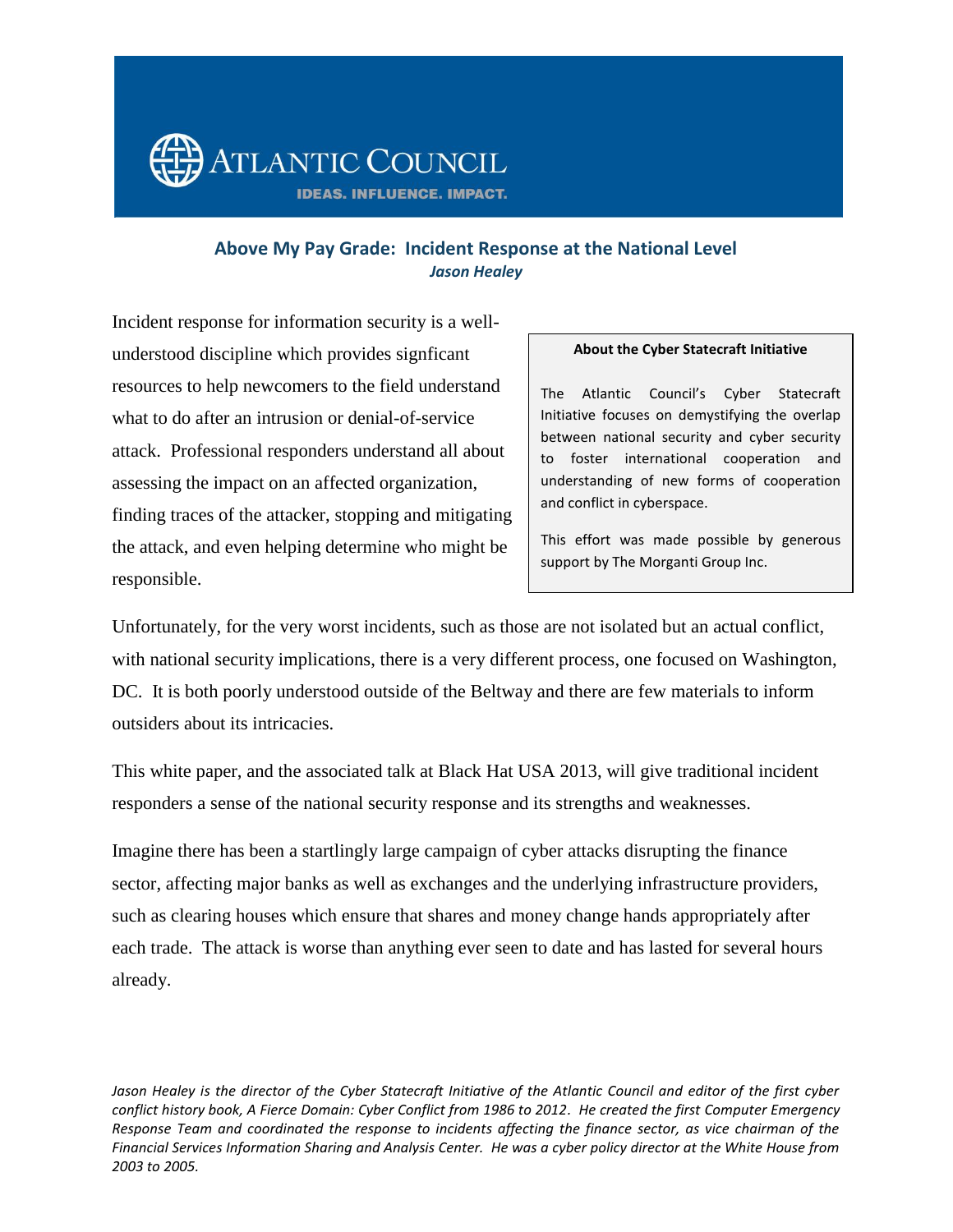#### July 2013

#### **The Finance Sector Response**

The affected organizations would individually initiate their own crisis management procedures, including calling together their Computer Emergency Response Team. As the situation is serious, they would quickly escalate to include senior business leadership to help assess the impact to the business and assist in the response.

Once it was recognized as an attack, each firm might contact law enforcement, especially if it were seen as an intrusion or other obvious crime. Each organization would likely either contact the Federal Bureau of Investigations or the United States Secret Service, depending on the relationship between individuals in the security organizations of the banks and the local field office.

While the business side of each affected organization would contact their counterparties in other banks and the exchanges, the CERT team would report the incident to the Financial Services Information Sharing and Analysis Center (FS-ISAC).

The FS-ISAC is an operational organization, which usually would not handle financial or policy decisions. Accordingly, the action would soon pass to the Financial Services Sector Coordinating Committee for Critical Infrastructure Protection (FSSCC). The FSSCC is comprised of senior leaders from across the private-sector financial sector, including the exchanges, clearing and settling organizations, major banks, credit card companies, and the like.

The FSSCC would work to coordinate the response within the financial sector, working closely with government regulators and financial officials who sit in the Financial and Banking Information Infrastructure Committee (FBIIC), the Government Coordinating Committee of the NIPP. Chaired by Treasury, the FBIIC has senior representatives from the Federal Reserve Board or Governors, Securities and Exchange Commission, and other financial agencies.

Separately and together the FSSCC and FBIIC coordinate and make decisions to respond to the disruption. These groups would help advise on whether markets should stay open, guide or direct responses at individual firms, seek regulatory relief where needed, and assist the flow of information between firms and between the private and public sectors.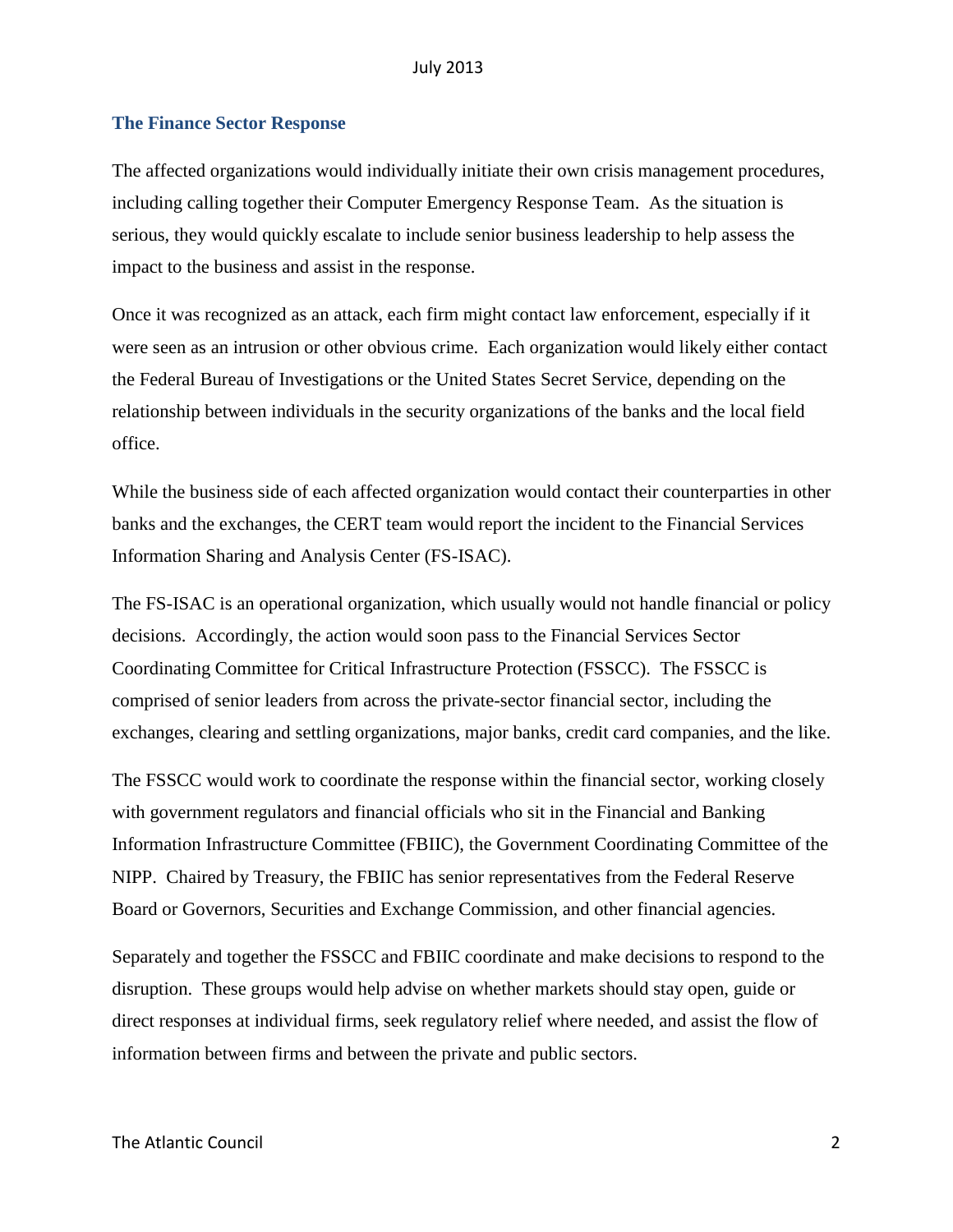If the disruption were particularly severe, the President's Working Group on Financial Markets – comprised of the Secretary of the Treasury, the Chairman of the Federal Reserve and other of the highest-level officials – would convene and make decisions to guide the markets as they would for any kind of major disruption.

### **The Cyber and National Security Responses**

In addition to helping the finance sector respond, the FS-ISAC would also inform other ISACs of the disruption and pass the alert to the Department of Homeland Security's National Cybersecurity and Communications Integration Center (NCCIC). NCCIC would quickly pass the information to the other cyber operations and watch centers including at Cyber Command and the National Security Agency.

At the NCCIC, with representation from all major Federal departments and agencies, the official government response would begin to counter the cyber attack causing with this operations center alerting and coordinating all departments and the major telecommunications providers. The NCCIC, including US-CERT would focus on technical sharing, understanding attack vectors, and how to mitigate the attack.

As the scale of the incident became clear, the NCCIC would escalate within the Department of Homeland Security, including the Cyber Unified Command Group up to the Secretary.

If higher level coordination was still needed, especially to handle difficult national security policy questions, DHS would escalate up to the National Security Council staff's Cyber Response Group, overseen by the White House's Cyber Directorate. From here, the cyber incident would be treated more and more like any other kind of national security crisis, with a dedicated "interagency" process, involving senior officials from all relevant agencies.

If the incident were indeed dire, or the government had to make the most serious policy decisions, the incident would be escalated further, up to the Deputies Committee (DC) and Principals Committees (PC) of the National Security Council including the President of the United States. The DC is the primary national-security decision body of the US government and meets dozens or hundreds of times a year to tackle the most difficult policy and operational questions. If the DC, comprised of the deputy secretaries of the national security relevant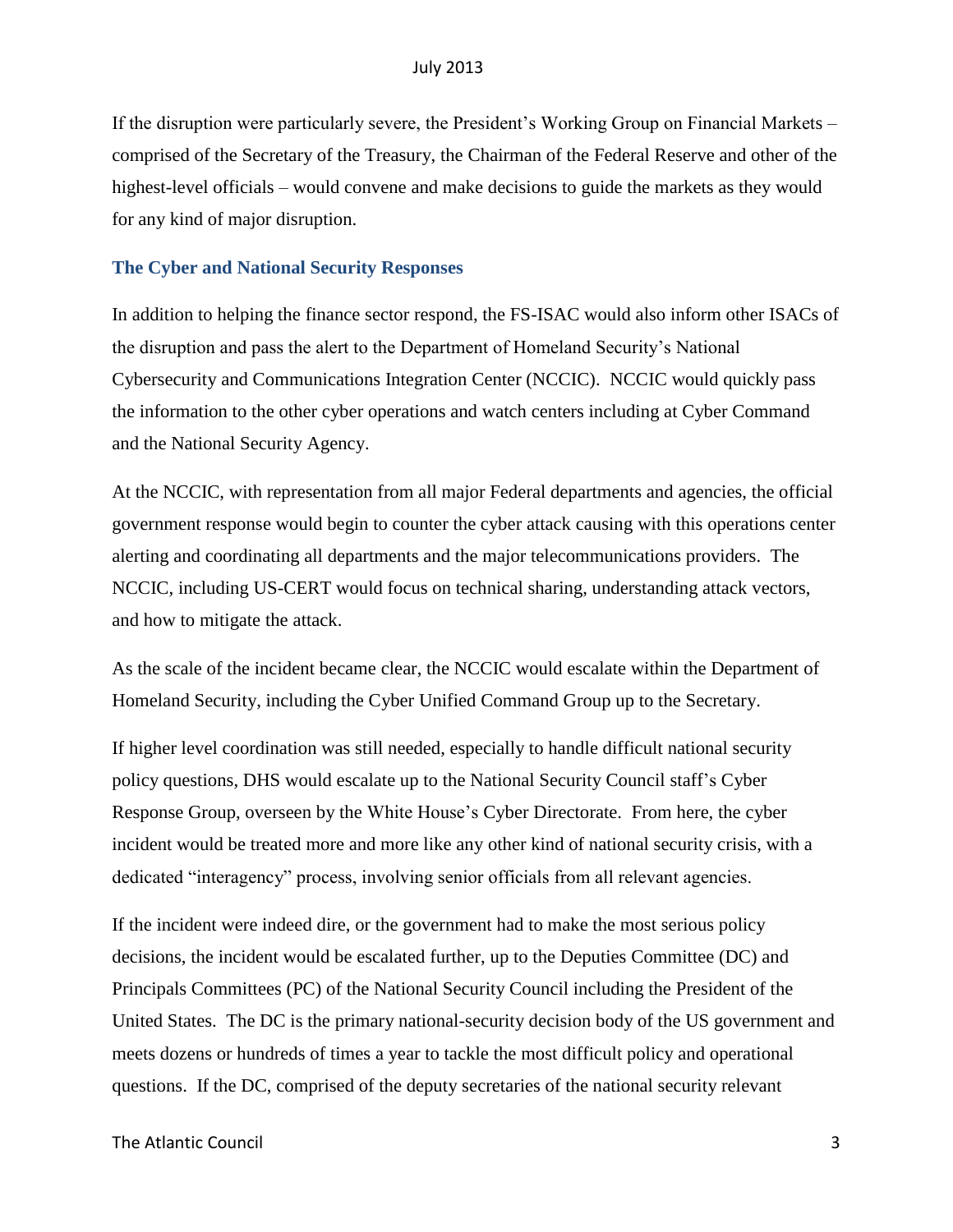agencies, cannot agree, they kick the problem up to the Principals Committee, with the President and secretaries.

This is exactly the kind of escalation path used if there is a coup in an important country or a terrorist attack on US forces overseas: rapid escalation up the NSC, supported by the White House Situation Room, to get the most senior decision makers involved in a well-known and long-tested process, supported by dozens if not hundreds of staff officers producing decisionsupport material. The president or National Security Advisor could be in the Situation Room chairing a Principals Committee within an hour of a major cyber incident. These senior-most US decision-makers can reach out to any place within the government or, indeed, call directly to foreign heads of state or government to seek cooperation or deliver demands.

Accordingly, many questions that seem vexing at the technical level actually are far more tractable, such as "what if we can't be absolutely sure about attribution?" or "how do we decide whether to shoot back?" The national security leadership at a DC and PC all of the time have to face make difficult decisions in the face of uncertain and spotty information.

One of the reasons this process can work so well is that the worst-impact cyber conflicts are generally caused by nations, not individuals, so understanding state-to-state security dynamics is of at least as much importance as cyber knowledge. Also, cyber conflicts tend not to be "network speed" but unfold over multiple attacks over weeks, months and even years. So even if the response process is not fast enough to stop individual attacks, it has a chance to stop unfolding campaigns.

Of course, this process does not ensure they will make the correct decision, but it helps ensure the most facts and options can reach those with the best experience in the shortest time. It can also get overwhelmed, such as if the United States faced a true 'cyber war' which caused hundreds of casualties or significantly degraded the US economy or infrastructure. Here the Department of Defense, not DHS, would be in charge and there has been little solid thinking on how they might coordinate the nation's private sector defenses. There would probably be no fewer than five four-star generals, all feeling they had a significant role in the nation's defense and a right to the President's ear, not even counting the many cabinet secretaries, state governors and CEOs.